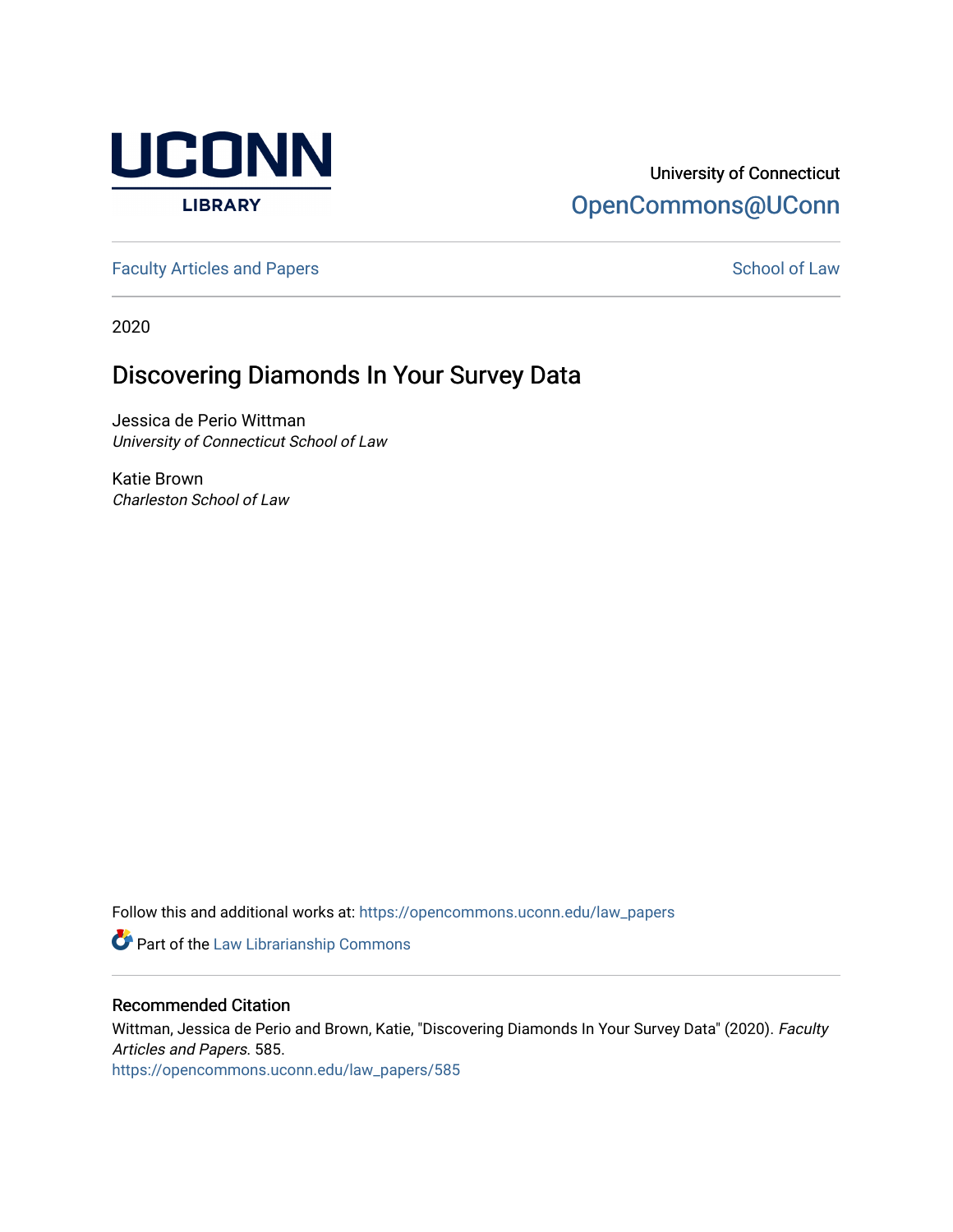# DISCOVERING DIAMONDS IN YOUR<br>SURVEY DA **SURVEY DATA**

Understanding and implementing best practices in survey creation that yields better data for more insightful decision-making. **BY JESSICA DE PERIO WITTMAN & KATIE BROWN**

ibrary surveys enable us to open up a dialogue with our patron base in order to uncover areas of improvement and to facilitate a better user experience for all of our patrons. Traditional survey creation has innate challenges, such as asking the right questions, properly coding the data, and addressing the proper audience. All of these challenges must be considered when drafting and designing surveys

Later and the contract of the set of the set of the set of the set of the set of the set of the set of the set of the set of the set of the set of the set of the set of the set of the set of the set of the set of the set o to ensure the collection of useful data for outcome-driven decision-making at your library. Additionally, librarians can also redesign their own or other open-sourced surveys to enable library administration to plan for, manage, and achieve outcomes that will drive future services, initiatives, and programs aimed at improving the entire institution.

#### **Step 1: Identify Your Survey Goals**

Libraries typically develop surveys for three reasons: to assess user satisfaction with place or services, to identify users' needs, and to gauge the reception of future services. A fourth potential reason for survey development is to gather demographic information about the library's users.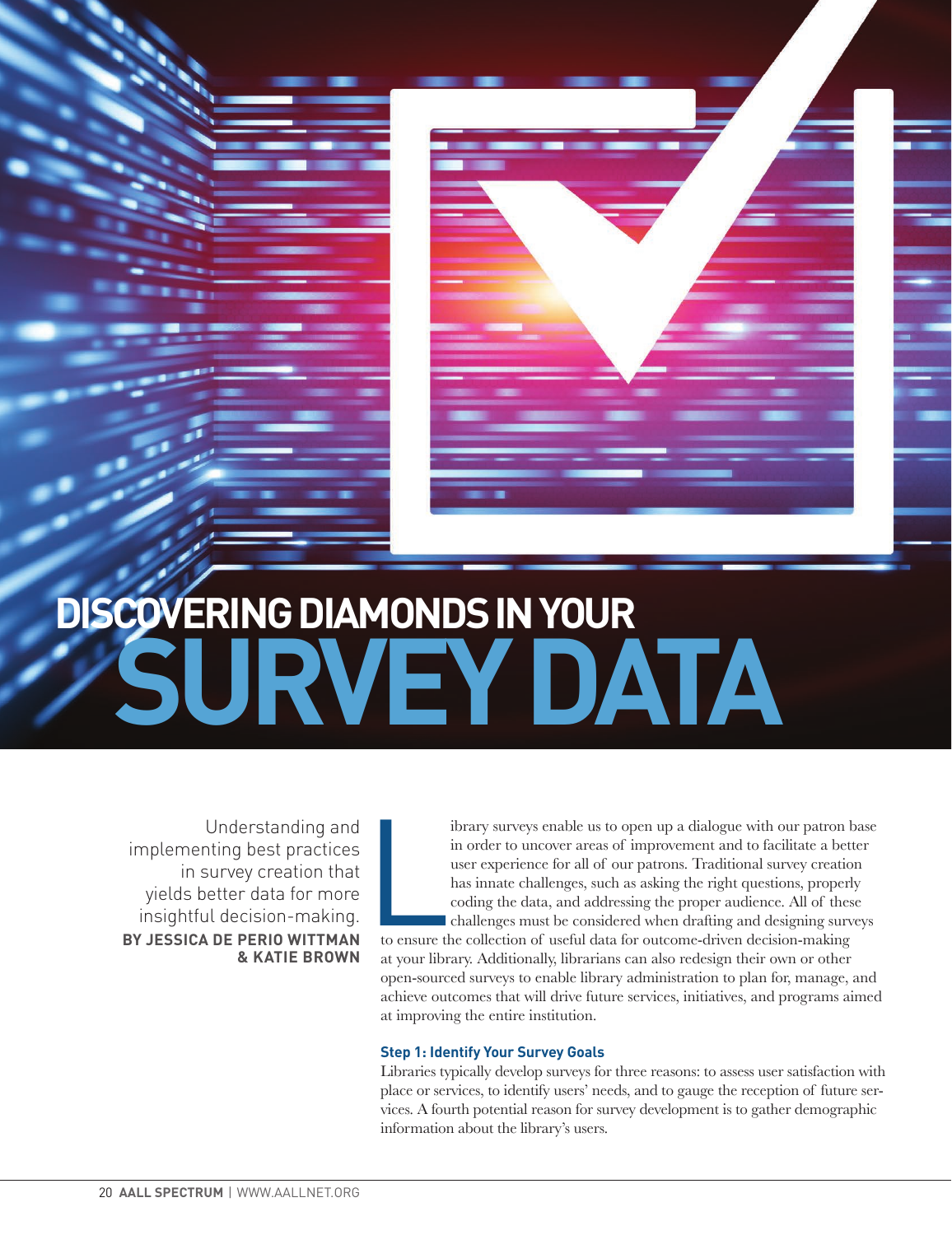Traditional surveys have been used to collect data that often confirms what is already known. We, the authors of this article, assert that an effective survey will collect data from outcome-based questions from which answers are not already known.

#### **Step 2: Select a Measurement Tool**

Once a survey goal has been identified, librarians must determine the most appropriate measurement or survey tool. There are a myriad of tools to choose from, ranging from awareness surveys to satisfaction surveys, the traditional survey form used by most libraries.

Below is a brief description of each tool.

- $\blacksquare$  **Awareness Survey:** Measures the extent to which patrons are familiar with your product or service. Is your library the first thing that comes to mind when someone wants that product or service? For example, will students think of consulting a reference librarian for research help or will they consult Google? Awareness surveys usually require two measurements: *recall,* which is your patrons' ability to remember your product or service without help, and *recognition*, which is your patrons' ability to recognize your product or service among a list of alternatives.
- **E Cross-Sectional Survey: Collects data** to make inferences about a sample population at a specific point in time. Additionally, it also collects data about a specific product, service, or decision. A fresh sample of people are surveyed each time the product, service, or decision is implemented or altered. For example, changes in the research training curriculum may be made based on results collected after every research training session.
- **Interview:** Also called face-to-face surveys, these are used when a specific target population has been identified to best provide deeper and more qualitative information.

Quantitative data is not necessarily more valuable than qualitative data, but analyzing qualitative data creates more work. Most qualitative data comes from open-ended comment fields, and the data only becomes valuable once those comments are coded.

- **E** Longitudinal Study: Unlike a cross-sectional survey, this survey collects data to make inferences about a sample population over time. The key to longitudinal studies is surveying the same sample population several times over a period of time.
- **Perception Survey:** This survey is most often used when one is trying to find out how patrons understand or feel about their situations or environments. It is used to assess needs, answer questions, solve problems, establish baselines, analyze trends, and select goals.
- Post-Mortem Surveys: Also called a post-mortem review, this survey provides an opportunity for librarians to reflect on a project after it concludes. Librarians develop a list of lessons learned so mistakes are not repeated. Reflections can also celebrate and highlight the successes of a project.
- **Questionnaire:** A set of printed or written questions with a choice of answers, devised for the purposes of a statistical study.
- $\blacksquare$  **Satisfaction Survey:** The most currently used form of library survey, it is designed to determine what the library is doing well in its users' opinions and identify areas that can be improved.

### **Step 3: Determine If Qualitative or Quantitative Data Is Needed to Make Your Decision**

Most survey questions are designed so that the answers can be easily quantified and descriptive statistical results can be presented. Quantitative data is defined as information that can be measured

and written down with numbers. In contrast, qualitative data is defined as information that is non-numerical in nature. It approximates and characterizes, but does not measure the attributes, characteristics, or properties of a thing or phenomenon. Some librarians have argued that our profession relies too heavily on quantitative surveys and that librarians should explore qualitative methods, such as focus groups, interviews, observational studies, rubrics, and other tools.

While there is a place for qualitative data, it is oftentimes anecdotal in nature and difficult to use in decision-making. Quantitative data is not necessarily more valuable than qualitative data, but analyzing qualitative data creates more work. Most qualitative data comes from open-ended comment fields, and the data only becomes valuable once those comments are coded. The data will not have any conclusive meaning without coding.

### **Step 3a: If Using Qualitative Data, Don't Forget to Code It**

Qualitative data provides value for decision-making once the data is coded. Coding is a process that enables librarians to identify and define concepts that categorize the data and facilitate analysis. For example, if temperature control is a known concern in the library, and the survey does not address it specifically, feedback about temperature control might be assigned a lower numerical value than a previously unknown concern.

Coding open-ended comments can be revealing, but it is laborious and often uncovers statistically insignificant data points. There may not be enough